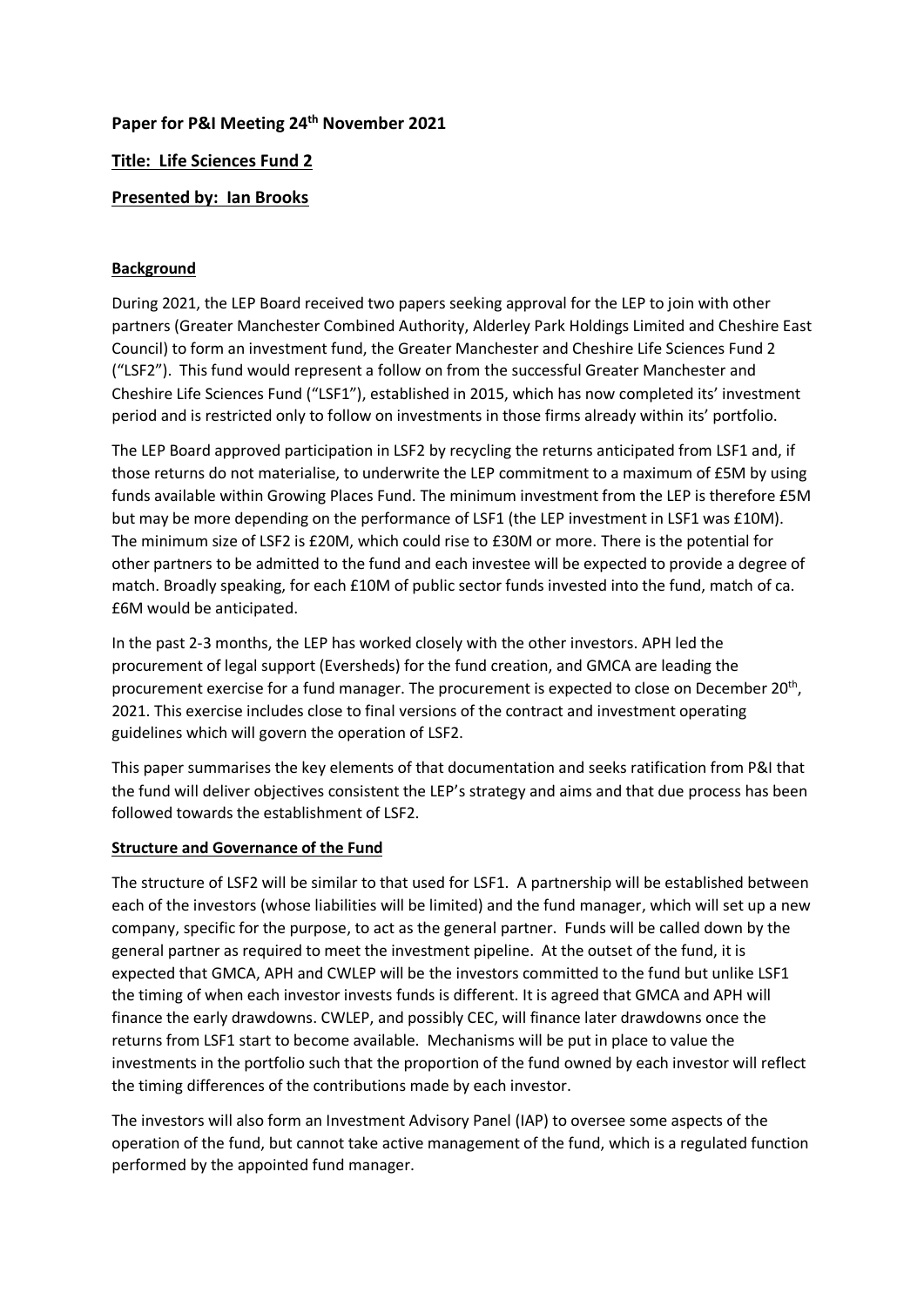#### **Investors**

| <b>Partner</b>                       | <b>Commitment to the fund</b>                                                                                                                                                                                                   |
|--------------------------------------|---------------------------------------------------------------------------------------------------------------------------------------------------------------------------------------------------------------------------------|
| <b>Bruntwood</b>                     | £5M (new money)                                                                                                                                                                                                                 |
| <b>Greater Manchester</b>            | £10M (new money)                                                                                                                                                                                                                |
| <b>C&amp;W LEP</b>                   | Minimum £5M (to be financed from returns<br>from Life Sciences Fund 1, or, if insufficient<br>returns are achieved, underwritten by GPF). If<br>returns from LSF1 exceed £5M, all returns will be<br>invested in $LSF2^{(1)}$ . |
| <b>Cheshire East Borough Council</b> | To re-invest returns from LSF $1^{(2)}$                                                                                                                                                                                         |
| <b>Total Fund</b>                    | Min. £20M to say, £30M                                                                                                                                                                                                          |

Notes:

- 1. C&W LEP has committed to invest £10M in LSF1, with returns expected to begin in 2023-24. The commitment of £5M represents the fund returning only 50% of that original sum; but it could be greater or less. In the event returns fall below £5M, the LEP commitment will be funded from GPF.
- 2. CEC committed to invest £5M in LSF1, and subject to the necessary approvals within CEC, any returns from the fund will be re-invested into LSF2.

### **Summary of Investment Objectives**

The Fund will invest in "Life Science" businesses covering both human and veterinary applications. This consists of the following sectors:

- o Pharmaceuticals
- o Biotechnology
- o Diagnostics
- o Life Science Contract Research Organisations
- o Healthcare technologies
- o Medical devices
- o Digital Technologies for Healthcare (new for LSF2)
- $\circ$  Other relevant sectors agreed by the IAP that align to the Funds' objectives (new for LSF2)

#### Schedule of KPI's:

(a) Amount invested, number of companies invested in and sector. (all companies will be SME's, minimum investment £50,000)